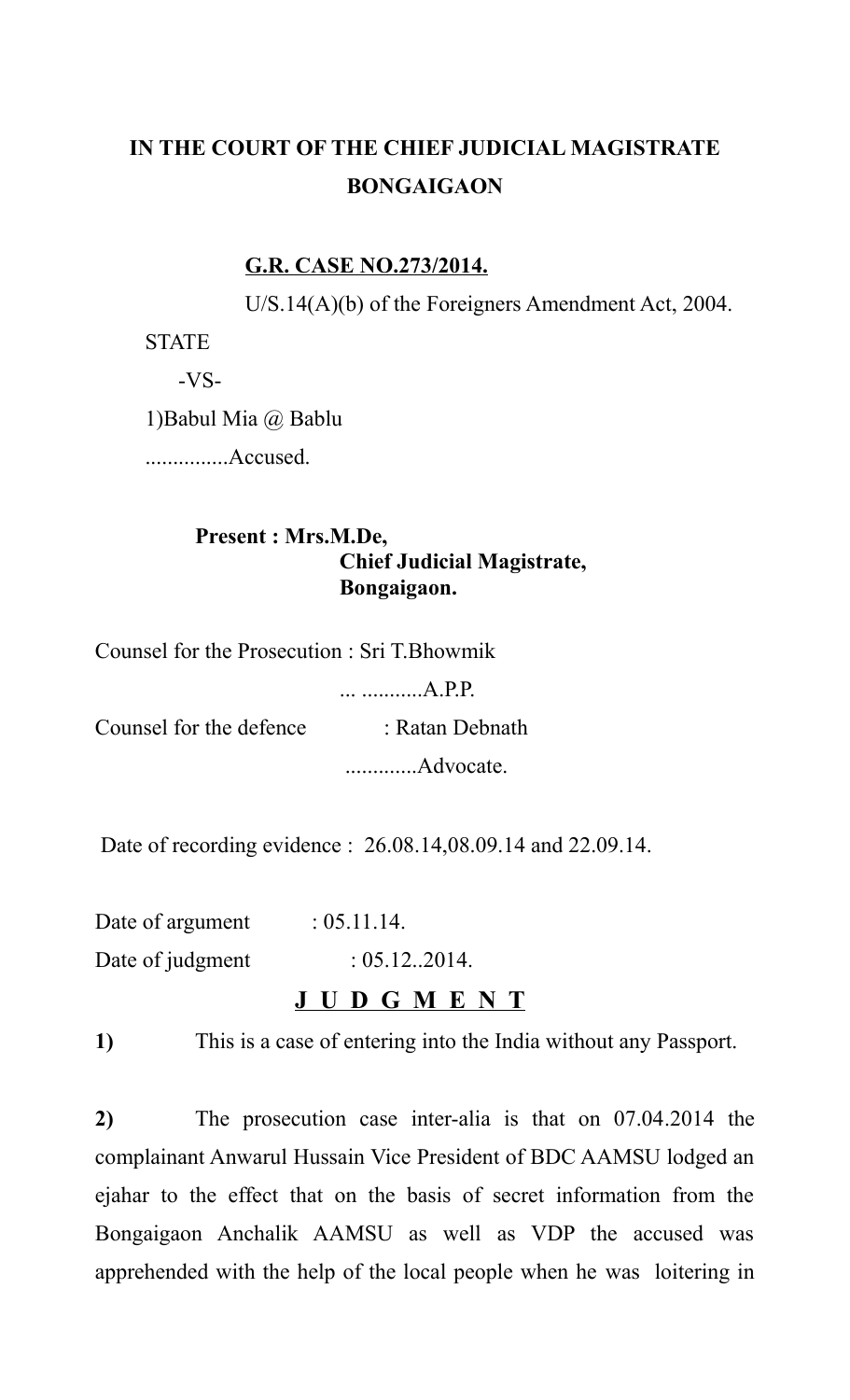their locality. On suspicion the apprehended accused was asked to produce the documents about his identification. However, when the accused failed to produce any documents he himself stated before them that he was a citizen of Bangladesh of Balamjhar village and district Gaibandha. Thereafter, he was apprehended by the local people there and handed over to the police. Hence, this case.

**3)** On receipt of the ejahar the police registered a case U/S.14(A) (b) of the Foreigners Act read with section 4 of the Passport Entry into India Act, 1920 and Rule 6 of the Passport Entry into India Rule,1950.

**4)** Thereafter, the police started investigation , as part of investigation police produced the accused before the Learned Chief Judicial Magistrate, Bongaigaon for recording the confessional statement of the accused and after maintaining all the formalities the same was recorded by the Learned Judicial Magistrate 1st Class, Bongaigaon. On completion of investigation, police laid charge-sheet against the accused under the said sections of law.

**5)** Accused was produced before the Court and copies were furnished to him. As the accused expressed his inability to engage any lawyer to defend his case, so Sri Ratan Debnath has been appointed as state defence counsel to defend the accused. Thereafter, finding primafacie material against the accused the particulars of offence against U/S.14 (A)(b) of the Foreigners Amendment Act,2004 were explained to the accused to which he pleaded not guilty and claimed to be tried.

**6)** Prosecution examined as many as 8(Eight)) PWs in support of his case. Accused has been examined U/S.313 Cr.PC. Defence plea is of total denial.

## **7) POINT FOR DETERMINATION** :

i)Whether the accused entered into or stayed in India without any valid documents required for such entry or stay in India as alleged u/s 14A(b) of The Foreigners Ammendment Act 2004?

#### **DECISION AND REASONS FOR DECISION** :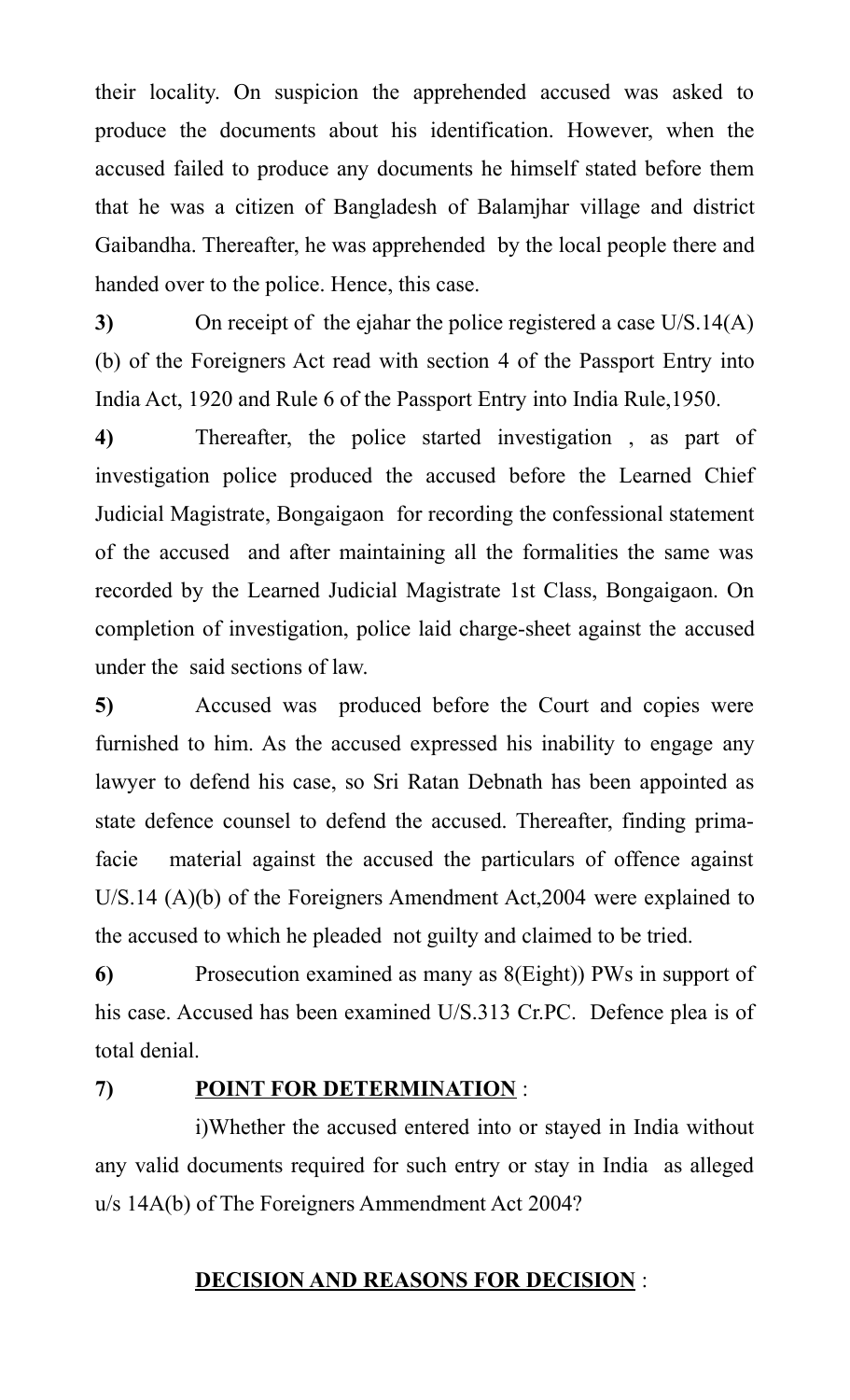**8)** Prosecution examined as many as 8(Eight) Pws, including the formal witness I.O as well as the Learned Judicial Magistrate 1st Class, Bongaigaon.

**9)** I have carefully gone through the entire evidence on record. Defence plea is of total denial but during trial defence did not produce any documents to show that the accused is an Indian National.

1**0) PW-1 is the informant Md.Anwarul Hussain** who stated that at the time of the incident he was the Vice President of the Bongaigaon District of Assam Minorities Student Union. On the fateful night at about 8/8.30 P.M. the local people of Bhowlaguri village informed him that they had caught a Bangladeshi National and asked him to go there. On receiving of the information over phone, he reached the place of occurrence and saw that a huge crowd had gathered around the accused person. Thereafter, he interrogated the accused and came to know the name of the accused from the accused himself as Babul Mia. He further stated that the accused stated to him that he was a Bangladeshi National. Thereafter, he informed the police over phone and thereafter filed a written ejahar against the accused. Ext-1 was the ejahar and Ext-1(1) was his signature. He further stated that while he was interrogating the accused the accused could not show any documents regarding that he is an Indian National.

**11)** In his cross-examination he stated that the accused stated to him that he is a Bangladeshi National belonging to Gaibandha district. He stated that he did not know as to how the accused had entered into India. It was suggested to him that the accused was a resident of Kolkata and that his family members stay in Kolkata which he denied.

**12) PW-2 Ajgar Ali** deposed that on the fateful evening of 07.04.14 at about 6.30/7.00 P.M. while he was in his village Bhowlaguri he along with others saw the accused loitering around Bhowlaguri PHC in a most suspicious manner. Thereafter, he along with others started interrogating the accused who stated to him that he was a resident of Bangladesh and had come to India in search of work and when he asked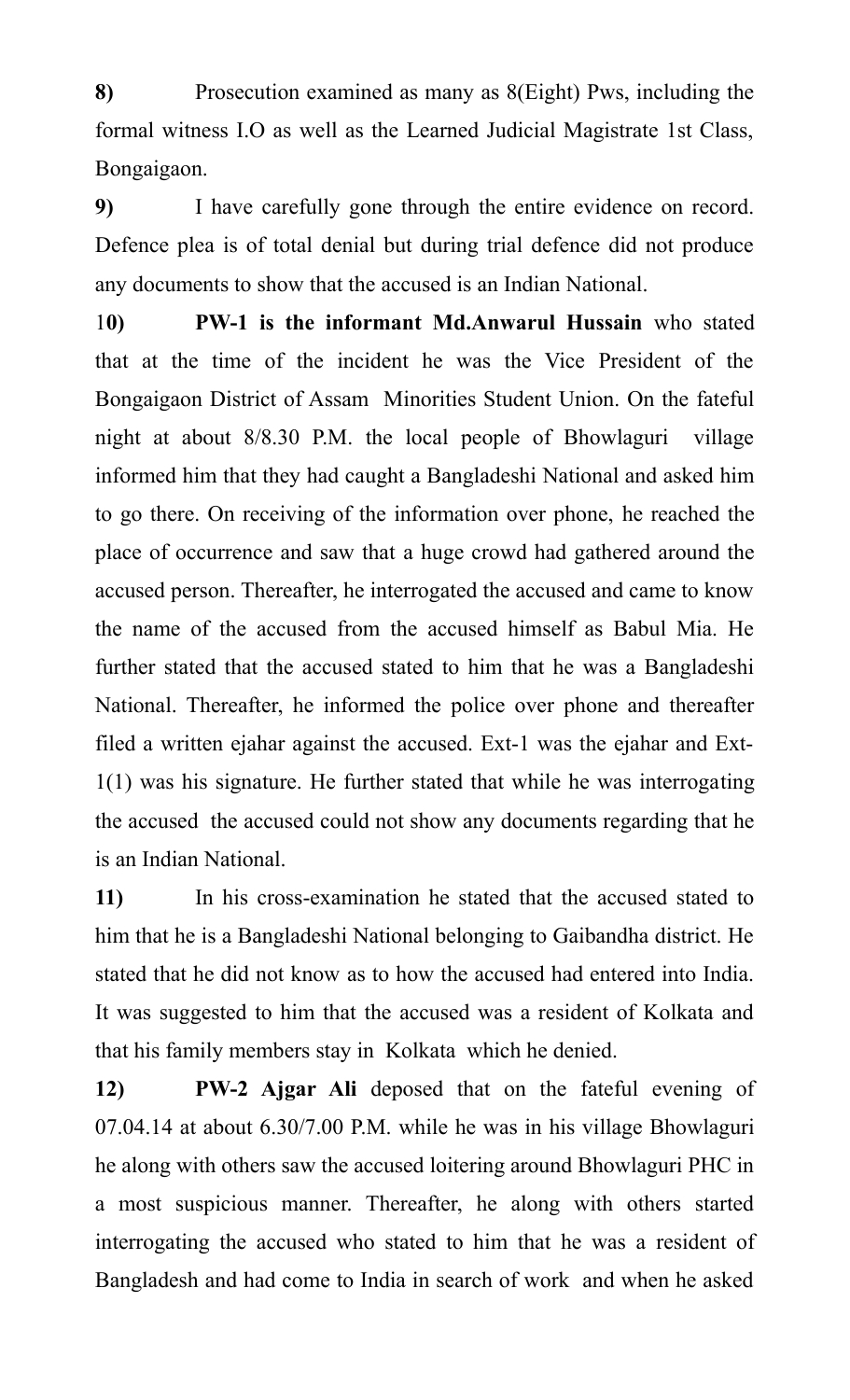the accused regarding that whether he had any valid Passport or not then the accused could not show anything. Thereafter, the accused was handed over to the police.

**13)** In his cross-examination he stated that the accused divulged to him that he had entered into India but did not give any details. Certain suggestions were put to him that the accused was a resident of Kolkata where he was residing with his family members and the accused was pressurized by the local people to say that he was Bangladeshi National which he denied. He further stated that he is a resident of Balamjhar of P.O. and district Gaibandha of the country of Bangladesh.

**14) PW-3 Abdul Mazid** also stated that in the same manner as PW-1 and PW-2

**15)** In his cross-examination he did not know since how many days the accused was staying in Bongaigaon. He further stated that he did not know when the accused had come from Bangladesh and did not get any documents regarding the fact that he was Bangladeshi National.

**16) PW-4 Kalu Gaji** stated that he came to know about the incident over phone that the Bangladeshi National had been caught and on being called to the place of occurrence he went to the place of occurrence and found that the public had gathered around the accused who had stated to him that he was a Bangladeshi. Thereafter, the accused was handed over to the police. He further stated that the accused had no documents to show that he is an Indian National.

**17)** In his cross-examination he stated that he did not get any documents to show that the accused was a Bangladeshi.

**18) PW-5 Md.Mahab Ali** also stated that in the same manner as other PWs.

**19) PW-6 Md.Khayaruddin Ahmed** also stated in the same manner as stated by the previous PWs.

**20)** In his cross-examination he stated that he specifically asked the accused and the accused informed him that he was a resident of Balamjhar village of Gaibandha district in Bangladesh.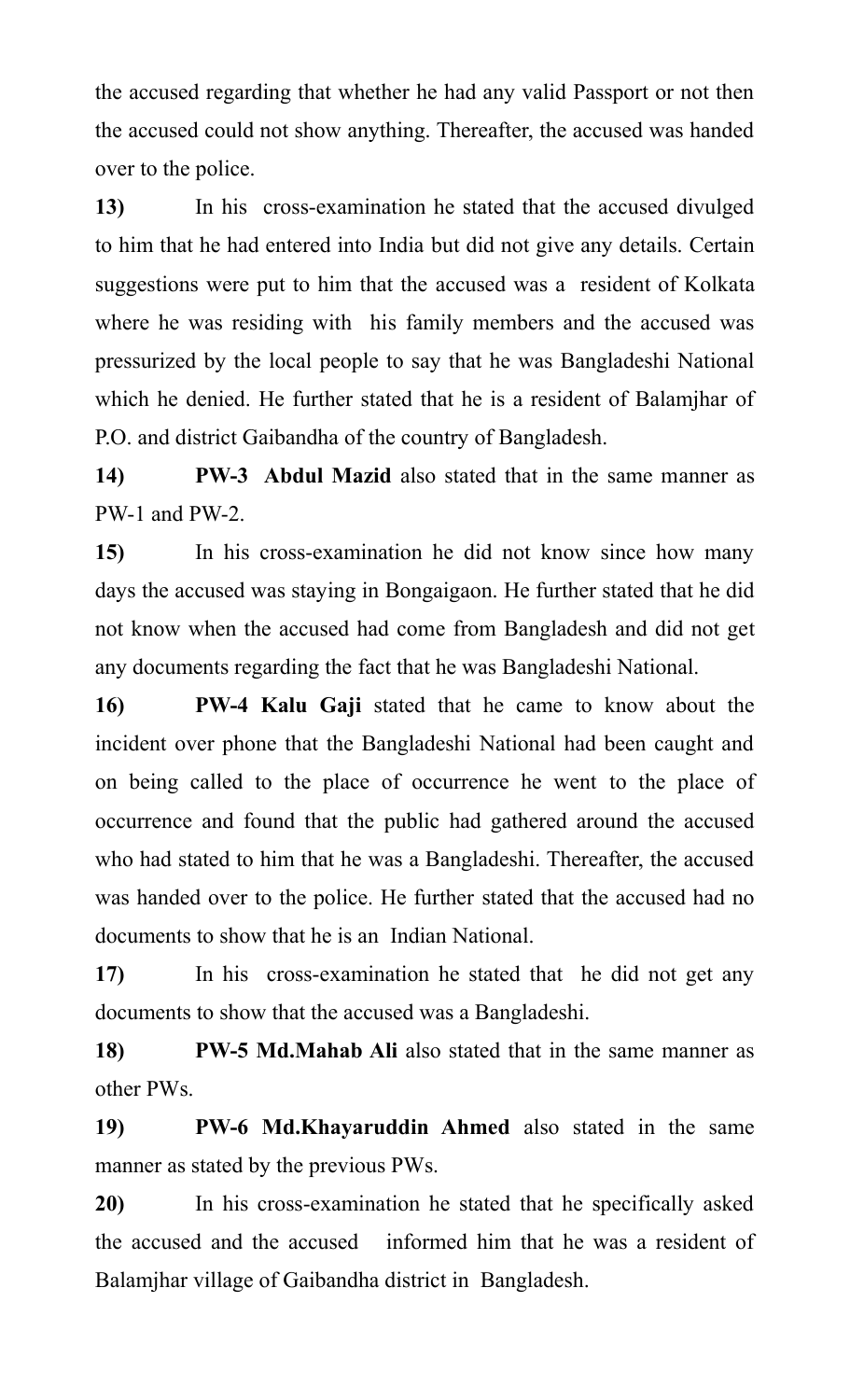**21) PW-7 the I.O, Nidamul Islam** deposed that on being informed while patrolling duty about the accused being Bangladeshi, he took the accused with him to the Police station for interrogating. The members of AAMSU also accompanied him to the Police Station. Thereafter, one of the AAMSU member had lodged the ejahar. Thereafter, the O/C endorsed him with the investigation of the case and he started investigation and arrested the accused and sent him to the Court for recording his confessional statement which has been duly recorded on 08.04.2014**.** Thereafter, he completed the investigation and filed the charge-sheet against the accused. Ext-2 was the sketch map and Ext-2(1) was his signature. Ext-3 was the charge-sheet and Ext-3(1) was his signature.

**22)** In his cross-examination he stated that he did not find any documents to prove that he is an Indian National. Nothing material was extracted from his cross-examination.

**23) PW-8 is the Learned Judicial Magistrate, Bongaigaon** who deposed that on **08.04.14** on being endorsed with the recording for confession statement of the accused Md.Babul Mia she sent the accused to the Judicial custody for reflection of his mind for recording his confessional statement. Thereafter, on 10.04.14 accused Babul Mia was produced before her and thereafter, at 12.10 p.m. she recorded his confessional statement after maintaining all the formalities regarding confessional statement U/S.164 Cr.P.C. She further stated that the accused had voluntarily made his confessional statement. Ext-4 is the confessional statement of the accused and Ext-4(1) and 4(4) are her signatures. Ext-  $4(5)$  is the signature of accused Babul Mia which was made in her presence.

**24)** From the evidence on record, it appears that the police as well as PWs stated that the accused is a Bangladeshi National who belongs to Balamjhar village of Gaibandha district of the country of Bangladesh. During trial, the accused has not adduced no documentary as well as oral evidence to show that he is an Indian National.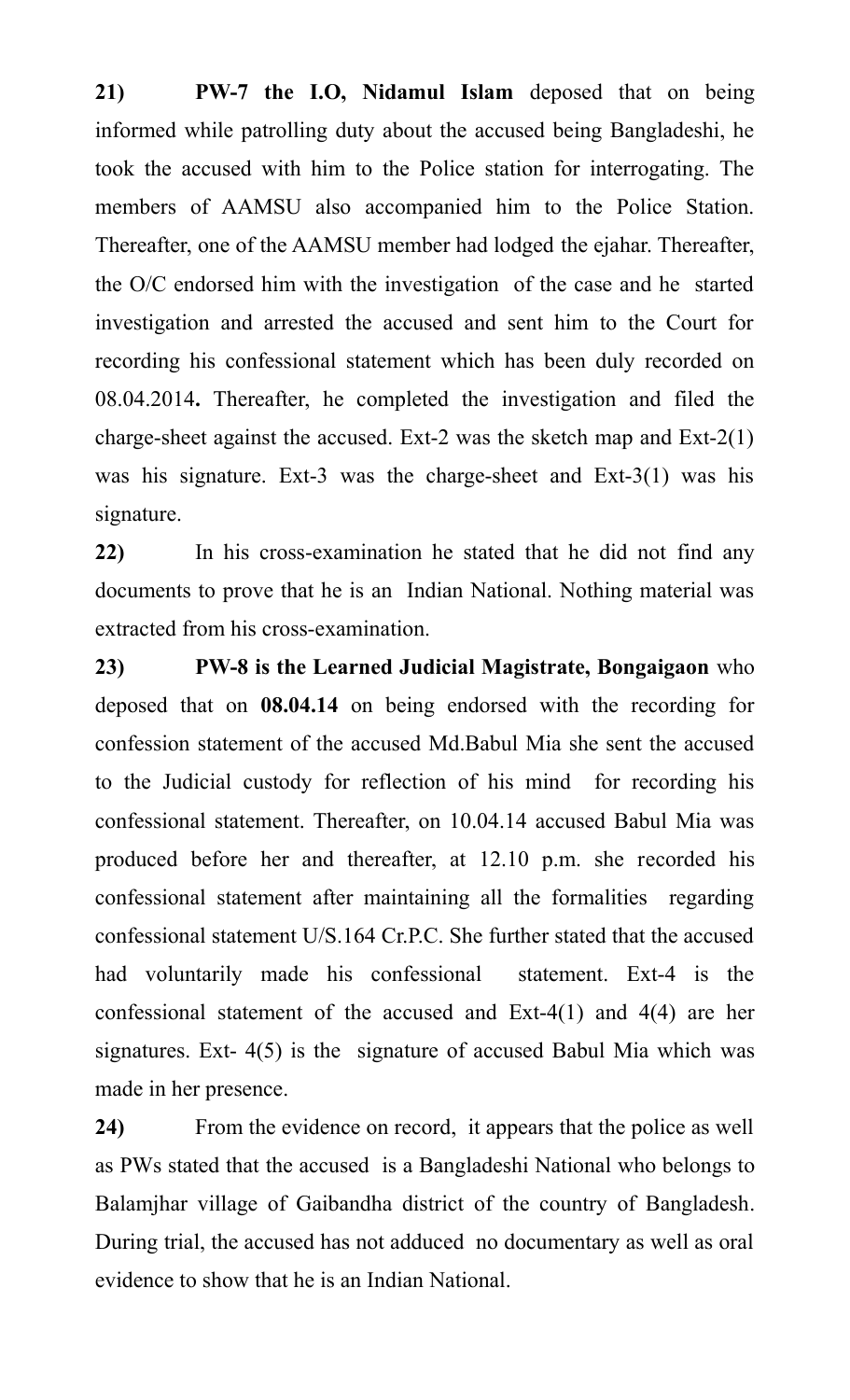Before discussing the case further the bare perusal of the sections of the Foreigners Act becomes imperative.

**25) Section 9 of the Foreigners Act relates to burden of proof which read as under :-**

**"If in any case not falling under section 8 any question arises with regard to this Act or any order made or direction given there under, whether any person is or is not a foreigner of particular class or description the onus of proving that such a person is not foreigner or is not a foreigner of such particular class or description as the case may be, shall not withstanding anything contains in the Evidence Act 1872, Act(1 or 1972) lie upon such person."**

**26)** In the instant case, at hand, it appears that apparently the accused is not an Indian National and that the accused entered into the India without any passport or visa. The accused in his 313 Cr.PC statement stated that he is a resident of Balamjhar village of district Gaibandha of Bangladesh and that he entered into India along with his family members through Bangladesh and his family members are at present stating in Kolkata. He was brought to Bongaigaon by some linkman for working. Normally a person does not claim paternity and nationality falsely. In view of the above ,it can be presumed the accused is a Bangladeshi National.

**27) Section 14 (A)(b) of the Foreigners Amendment Act read as under :-**

**Penalty for entry in restricted areas etc,:-**

**"Whoever enters into India or stay in any area in India without valid documents required for such entry or for such stay, as the case may be, under the provision of any order made under this Act or any direction given in pursuance thereof and thereby punished to for imprisonment for a term which shall not be less then two years, but may extend to 8 years and shall also pay liable to fine which shall not be less than ten thousand rupees but may extend to fifty thousand and if he has entered into India a bond in pursuance of clause(f) of**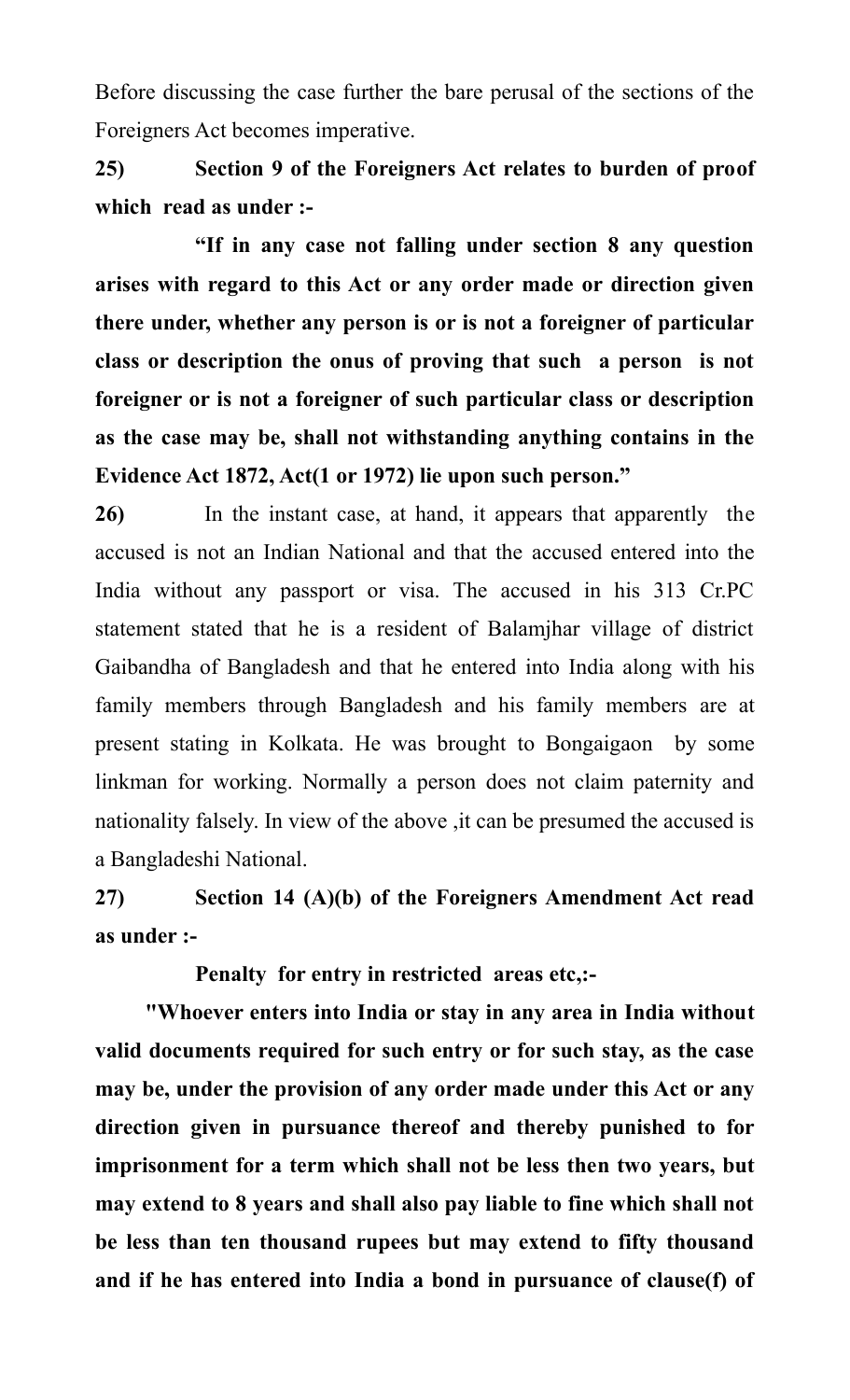**sub section (2 )of section 3, is bond shall be forfeited and any person bound thereby shall pay penalty thereof, or show-cause to the satisfaction of the convicting Court while such penalty could not be paid by him."**

**28) In terms of para 3 of the Foreigners Orders , 1948, permission to India shall be refused if the prescribed authority is satisfied that** the foreigner is not in possession of a valid 'passport 'or 'visa' for India or has not been exempted from the possession of the Passport or visa ; he is a person of unsound mind or a mentally defective person; he is suffering from loathsome or infectious disease in consequence of which, in the opinion of the medical officer of the port or the place of entry,as the case may be ,the entry of the foreigner is likely to prejudice public health; or he has been prohibited from entry under an Order issued by the competent authority.

**29)** In the result, I find the accused guilty U/S.14(A)(b) of the Foreigners Amendment Act, 2004 and he is convicted accordingly under said section of law.

**30)** Heard the accused on the point of sentence.

**31)** Statement of the accused is duly recorded.

**32)** Accused prayed for leniency in sentencing him. However, I am of the opinion that nature of offence committed by the accused deserves no leniency. Hence, I am not inclined to extend to Probation of Offenders Act of section 2 and 3 of the Probation of Offenders Act.

**33)** Learned defence counsel submitted that the accused is a young man and is the only earning member of the family. There is nothing in the evidence to show that the accused did any foul words during his stay in the territory of India for both reasons some people become foreigners though their forefathers were Indian before creating Pakistan and Bangladesh.

**34)** In view of the above discussion, I am of the opinion that accused deserves to be punished under the said section of law. Accordingly, accused is ordered to suffer S.I. for 2(two) years and pay a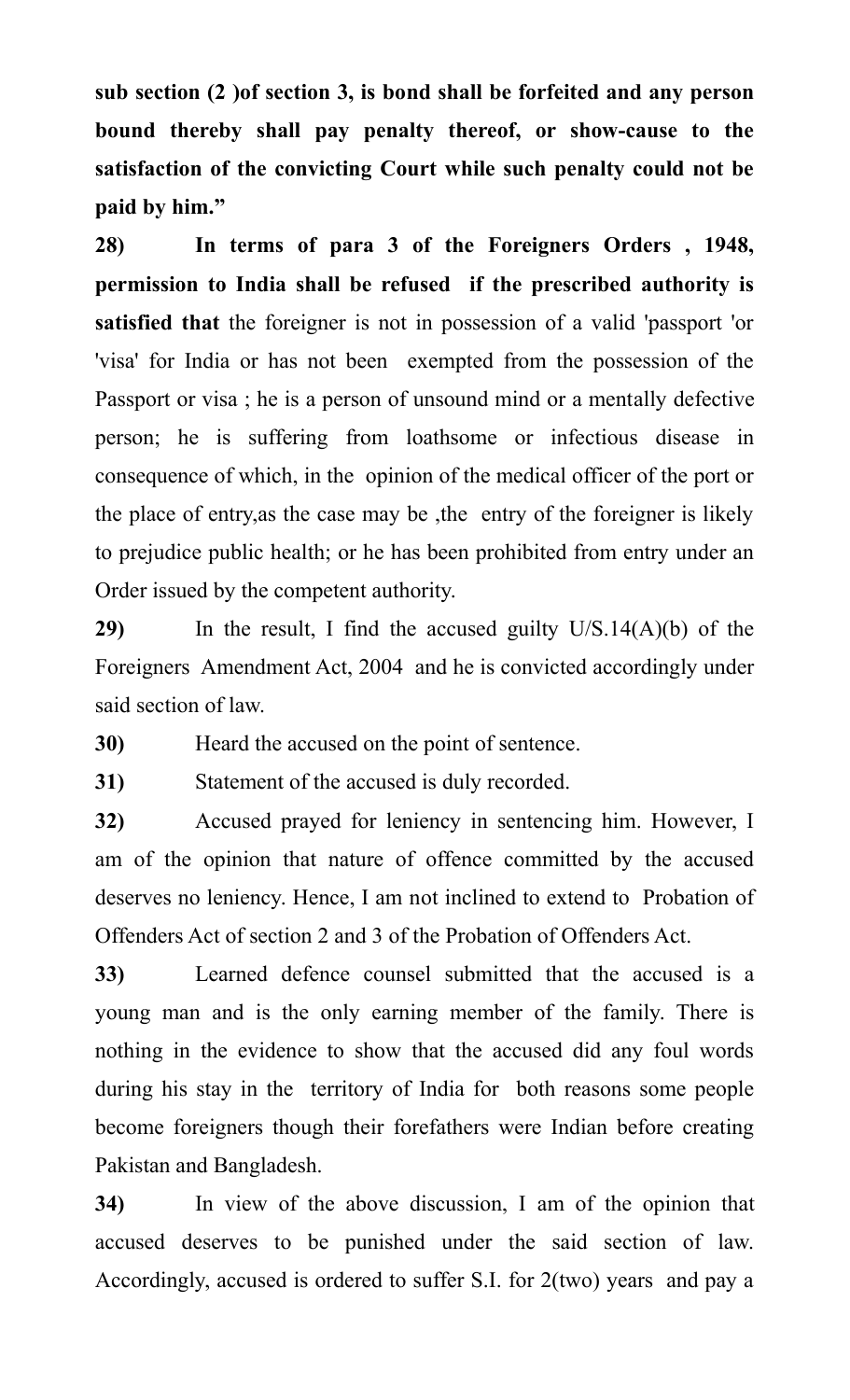fine of Rs.10,000/-(Rupees ten thousand) i/d S.I. for three moths. U/S.428 Cr.PC the detention period undergone is set off against the terms of imprisonment.

**35)** The seized documents be destroyed in due course of law.

**36)** Regarding deportation of foreigners, the Hon'ble Gauhati High Court has already given directions in the judgment -**Md. Rustom Ali Vrs. State of Assam reported in "MANU/GH/0252/2011"** and the said directions are reproduced below :-

 (a) Once a reference is made by the jurisdictional SP(B) to the **Foreigners** Tribunal, his/her name should be deleted from the electoral rolls forthwith.

 (b)It will be the entire responsibility of the SP(B) of the districts to ensure presence of the foreign nationals under reference to the Tribunal so that later on after finalization of the proceeding declaring him/her to be a foreign national, there is no excuse that he/she is not available for detention and deportation. In other words, it will be the responsibility of the SP(B) either to detain him/her in detention camp or to allow him/her to remain on bail subject to the condition that he/she would be available for detention and deportation, in the event of the reference that he/she is untraceable and his/her whereabouts are not known.

(c) Since the stand of the Respondents is that the provisions of the Immigrants(Expulsion from Assam) Act, 1950 are applicable and can be applied towards detention and deportation of foreign nationals, the jurisdictional SP(B) may invoke the provisions of the said Act towards that end, which will be in addition to detention and deportation of foreign nationals under the **Foreigners** Act, 1946.

(d) The jurisdictional SP(B) shall also take into account the fact that the provisions of Passport (Entry into India)Act, 1920 being applicable to the State of Assam, the provisions therein towards arresting the foreign nationals who are illegally staying in Assam, are also applicable and can be invoked, wherever found necessary.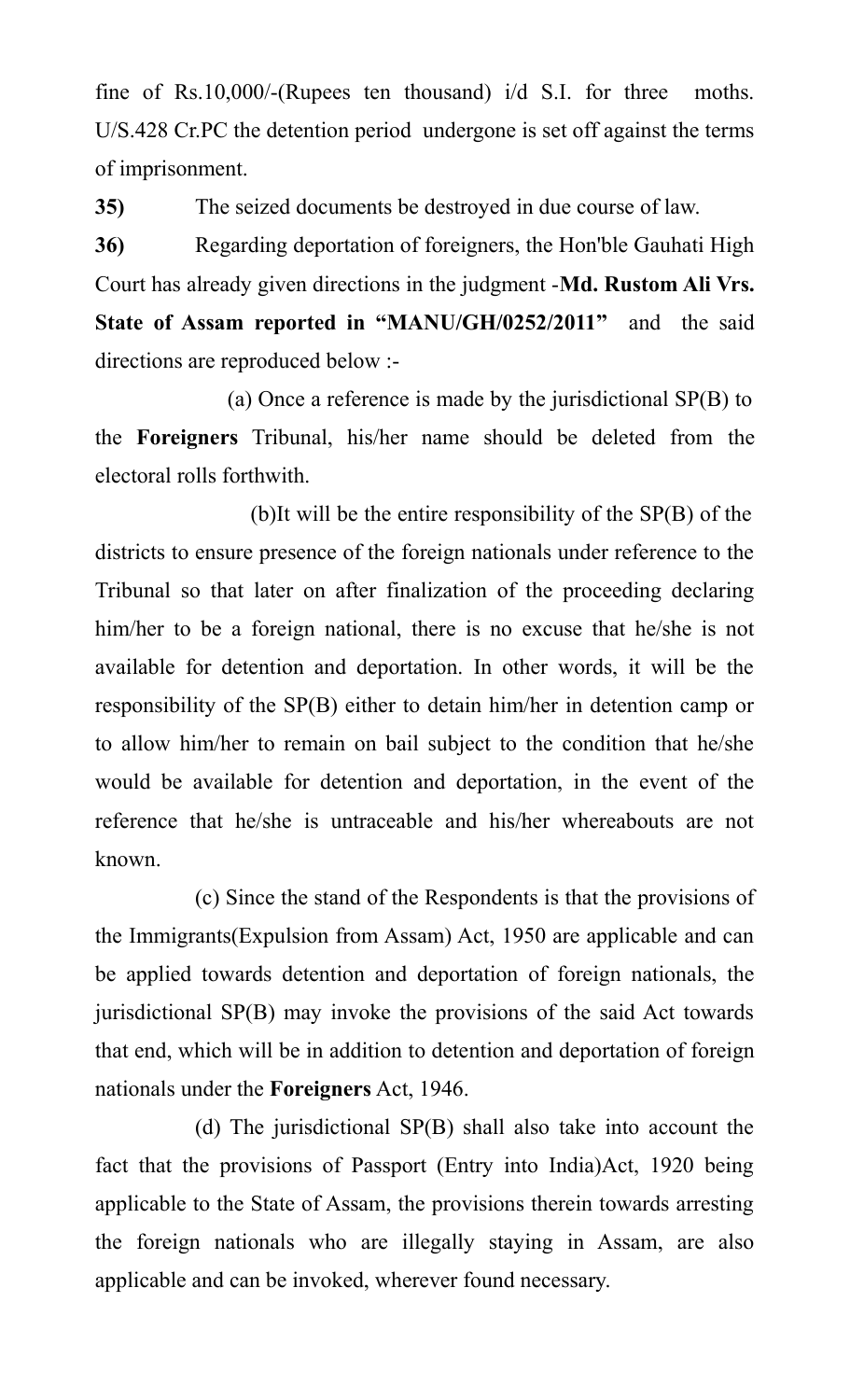(e) In case of any reference being made to the **Foreigners** Tribunal against a particular person, it may also be found out as to whether his spouse and other relations including the parents are also suspected **foreigners** requiring reference of their cases to the **Foreigners** tribunals.

(f) In terms of the affidavit filed on 25.11.2010 by the Central Govt. both the Union and the State Government shall evolve formula/procedure for early disposal of cases relating to foreign nationals. In this connection, they may refer to the stand of the Central Govt. in Paragraph 14 of their affidavit filed on 5.1.2011, by which 16(sixteen) weeks time was prayed for towards evolving methodology for early disposal of cases by the Foreigners Tribunals. In this connection , they will bear in mind that the procedure to be followed is summary in nature and the burden of proof is always with the suspected foreigner. Any amount of delay in deciding the cases always leads to serious consequences with felling effects on integrity, sovereignty and security of the State.

37) **In view of the discussion above, the Superintendent of Police(B), Bongaigaon is hereby asked to take steps for deporting/pushing back the accused person to Bangladesh after serving out of imprisonment. Let a copy of the judgment & Order be sent to the S.P(B),Bongaigaon for information and necessary action. Let a copy of this judgment be supplied to the accused person at free of cost. Also, a copy of order is furnished to the Supdt. Of District Jail, Goalpara for his information and necessary action. Accordingly, this case is disposed of on contest. Before parting I must appreciate the assistance rendered by the Ld. State Counsel Mr.Ratan Debnath. the prosecution.**

 $32)$  Given under my hand and seal of this Court on this  $5<sup>th</sup>$  day of December, 2015.